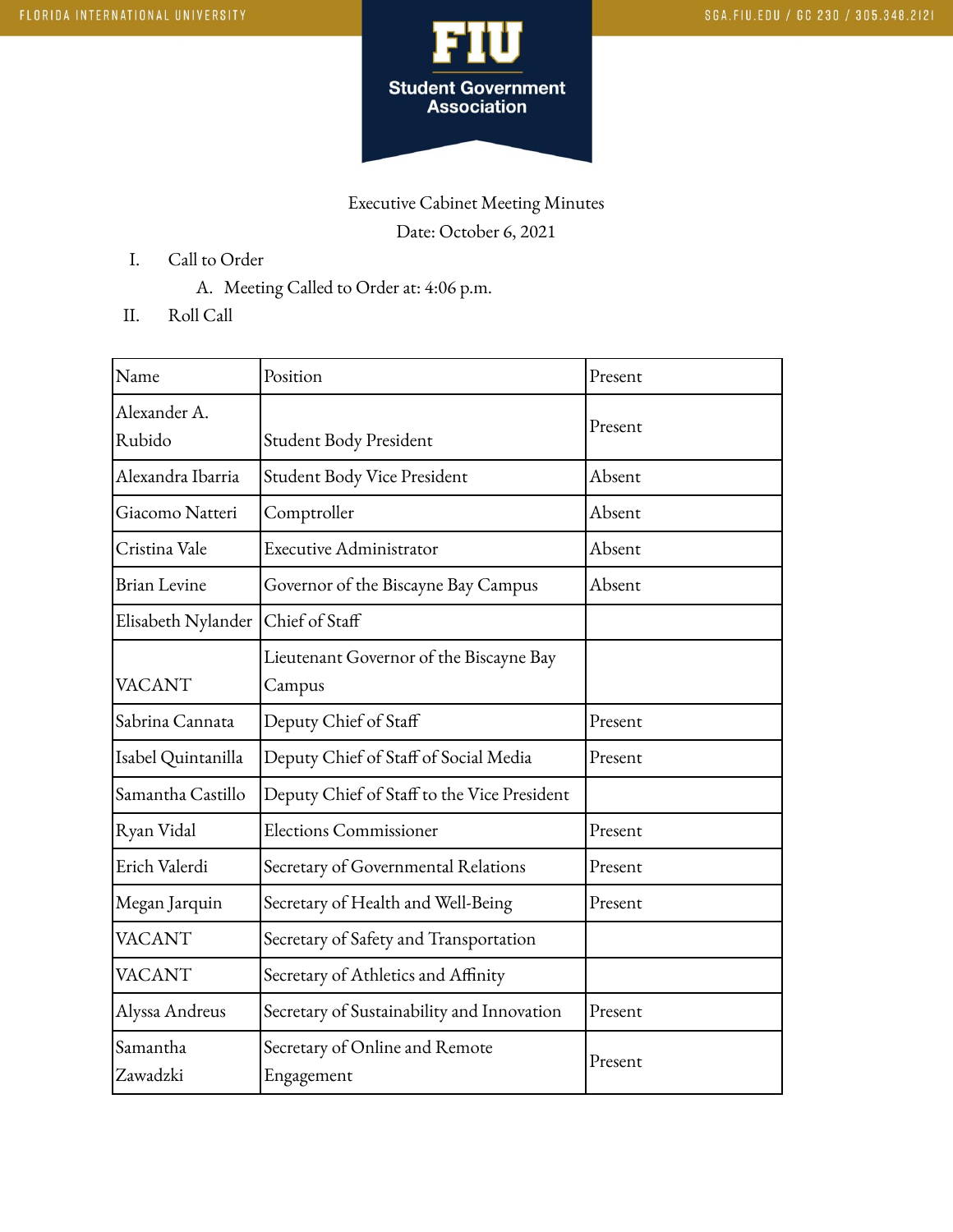| Fiorella Biagioni | Secretary of Student Affairs                                         | Absent  |
|-------------------|----------------------------------------------------------------------|---------|
| <b>VACANT</b>     | Secretary of Veteran Affairs                                         |         |
| Mariam Ramirez    | Secretary of Diversity and Inclusion                                 | Present |
| Isabella Herrera  | Staff Secretary of Environmental Resilience<br>and Green Initiatives |         |
| <b>VACANT</b>     | Staff Secretary of Social Justice and<br>Advocacy                    |         |
| <b>VACANT</b>     | Staff Secretary of Talent Recruitment and<br>Leadership Development  |         |
| Roshaiya Wilson   | Staff Secretary of Campus Engagement                                 |         |
| <b>VACANT</b>     | Staff Secretary of TBA                                               |         |
| <b>VACANT</b>     | Deputy Comptroller                                                   |         |
| Alexandra Abad    | Director of Social Media and Strategic<br>Communications             | Present |
| <b>VACANT</b>     | Director of TBA                                                      |         |
| <b>VACANT</b>     | Director of TBA                                                      |         |
| <b>VACANT</b>     | Director of TBA                                                      |         |

## III. Reports

- A. Student Body President
- B. Student Body Vice President
- C. Comptroller
- D. Executive Administrator
- E. Governor of the Biscayne Bay Campus
- F. Chief of Staff
	- 1. Thrive games marketing
- G. Lieutenant Governor of the Biscayne Bay Campus
	- 1. Vacant
- H. Deputy Chief of Staff
	- 1. Looking to reach out to VP Ibarria about events happening soon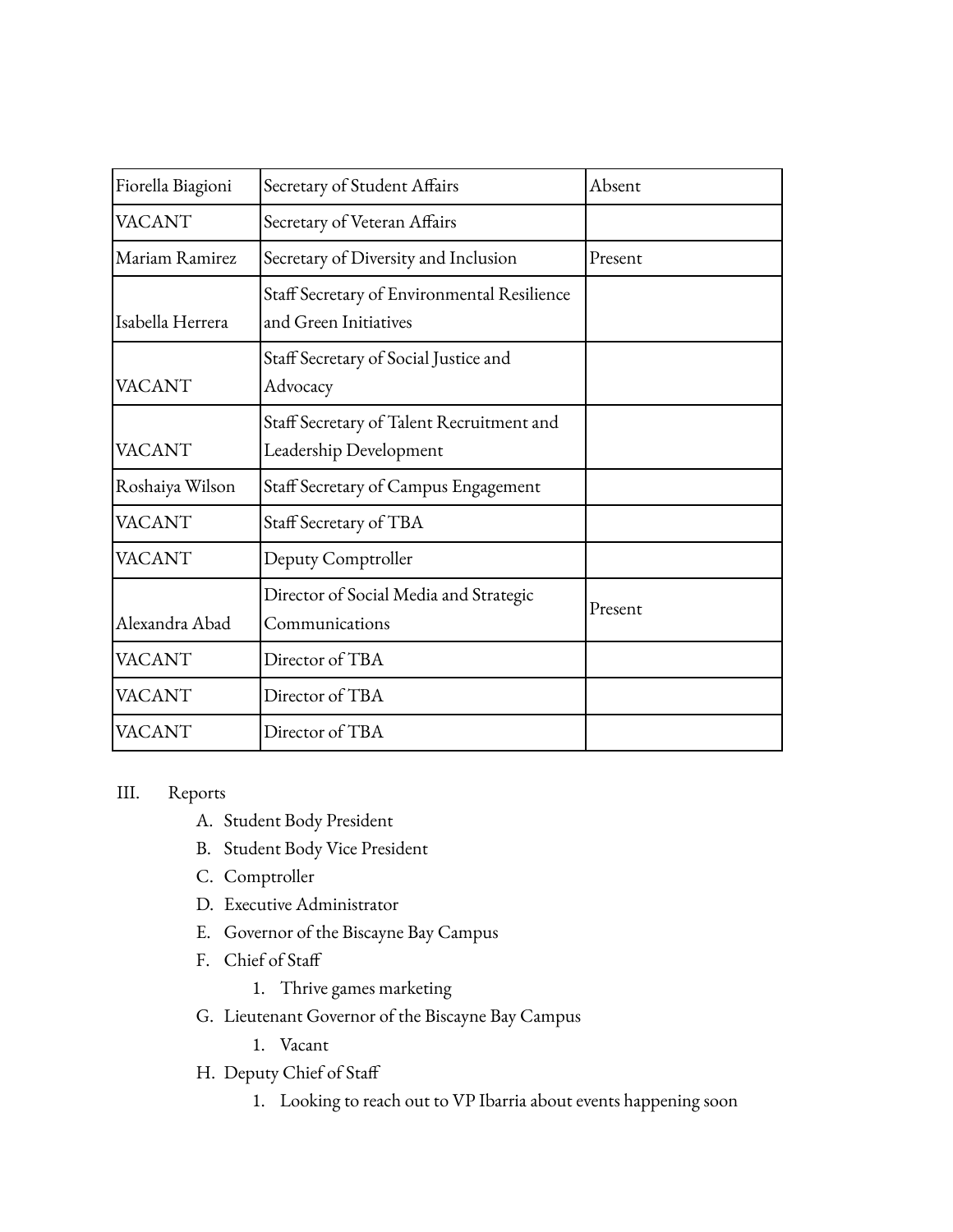- I. Deputy Chief of Staff of Social Media
- J. Deputy Chief of Staff to the Vice President
- K. Elections Commissioner
	- 1. Possible election dates
	- 2. Election board graphic has been made
- L. Secretary of Governmental Relations
	- 1. Meeting with governmental figures to continue panel discussions
- M. Secretary of Health and Well-Being
	- 1. Going to health meeting within the week!
- N. Secretary of Safety and Transportation
	- 1. Vacant
- O. Secretary of Athletics and Affinity
	- 1. Vacant
- P. Secretary of Sustainability and Innovation
	- 1. Going to sustainability event this week!
- Q. Secretary of Online and Remote Engagement
	- 1. Looking for TikTok team volunteers!
	- 2. Fiu online was wondering how they can purchase meal vouchers
- R. Secretary of Student Affairs
- S. Secretary of Veteran Affairs

1. Vacant

- T. Secretary of Diversity and Inclusion
- U. Staff Secretary of Environmental Resilience and Green Initiatives
- V. Staff Secretary of Social Justice and Advocacy
- W. Staff Secretary of Talent Recruitment and Leadership Development
- X. Staff Secretary of Campus Engagement
- Y. Director of Social Media and Strategic Communications
- IV. Old Business

A.

V. New Business

A.

- VI. Advisor Reports
	- A. Michelle

1.